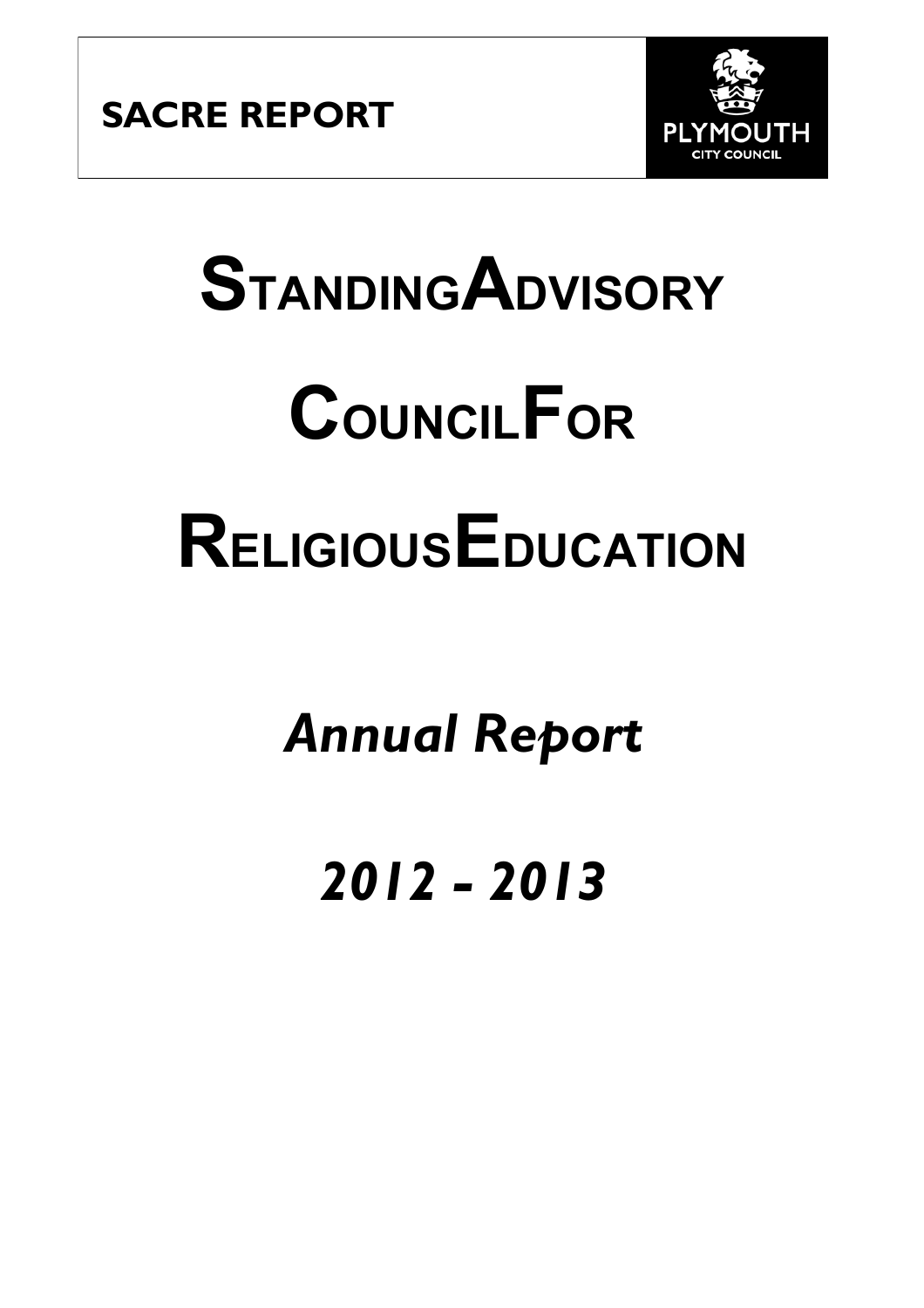## **Contents (TO BE UPDATED)**

|                |                                                                                                                                                                                                                       | $\mathbf{1}$                                |  |  |  |  |
|----------------|-----------------------------------------------------------------------------------------------------------------------------------------------------------------------------------------------------------------------|---------------------------------------------|--|--|--|--|
|                |                                                                                                                                                                                                                       | $\overline{2}$                              |  |  |  |  |
| $\mathbf{1}$   |                                                                                                                                                                                                                       | $\overline{2}$                              |  |  |  |  |
| 1.1            |                                                                                                                                                                                                                       | $\overline{2}$                              |  |  |  |  |
| $\overline{2}$ | STANDARDS IN RELIGIOUS EDUCATION                                                                                                                                                                                      | $\overline{2}$                              |  |  |  |  |
| 2.1            |                                                                                                                                                                                                                       | $\overline{2}$                              |  |  |  |  |
| 2.2            | Examination Results in Religious Studies                                                                                                                                                                              | 3                                           |  |  |  |  |
| 3              | COMPLAINTS ABOUT RELIGIOUS EDUCATION                                                                                                                                                                                  | 3                                           |  |  |  |  |
| 4              |                                                                                                                                                                                                                       |                                             |  |  |  |  |
| 4.1            | Plymouth Centre for Faiths & Cultural Diversity                                                                                                                                                                       |                                             |  |  |  |  |
| 4.2            | <b>Courses and Conferences</b>                                                                                                                                                                                        |                                             |  |  |  |  |
| 5              |                                                                                                                                                                                                                       | 5                                           |  |  |  |  |
| 5.1            |                                                                                                                                                                                                                       | 5                                           |  |  |  |  |
| 5.2            |                                                                                                                                                                                                                       | 5                                           |  |  |  |  |
| 5.3            |                                                                                                                                                                                                                       | 5                                           |  |  |  |  |
| 6              |                                                                                                                                                                                                                       | 5                                           |  |  |  |  |
| 6.1            |                                                                                                                                                                                                                       | 5                                           |  |  |  |  |
| 6.2            |                                                                                                                                                                                                                       | 5                                           |  |  |  |  |
| 6.3            |                                                                                                                                                                                                                       | $6\phantom{a}$                              |  |  |  |  |
| 7              | SACRE ARRANGEMENTS AND PRIORITIES                                                                                                                                                                                     | 6                                           |  |  |  |  |
| 7.1            |                                                                                                                                                                                                                       | 6                                           |  |  |  |  |
|                | Examination Statistics 2002 - 2012<br>Α.<br>B.<br>List of Organisations to Which Report is Sent<br>C.<br>D.<br>Е.<br>Number of Meetings, Record of Attendance and a<br>Brief Account of Main Issues Discussed at Each | 7<br>$\overline{7}$<br>10<br>10<br>12<br>14 |  |  |  |  |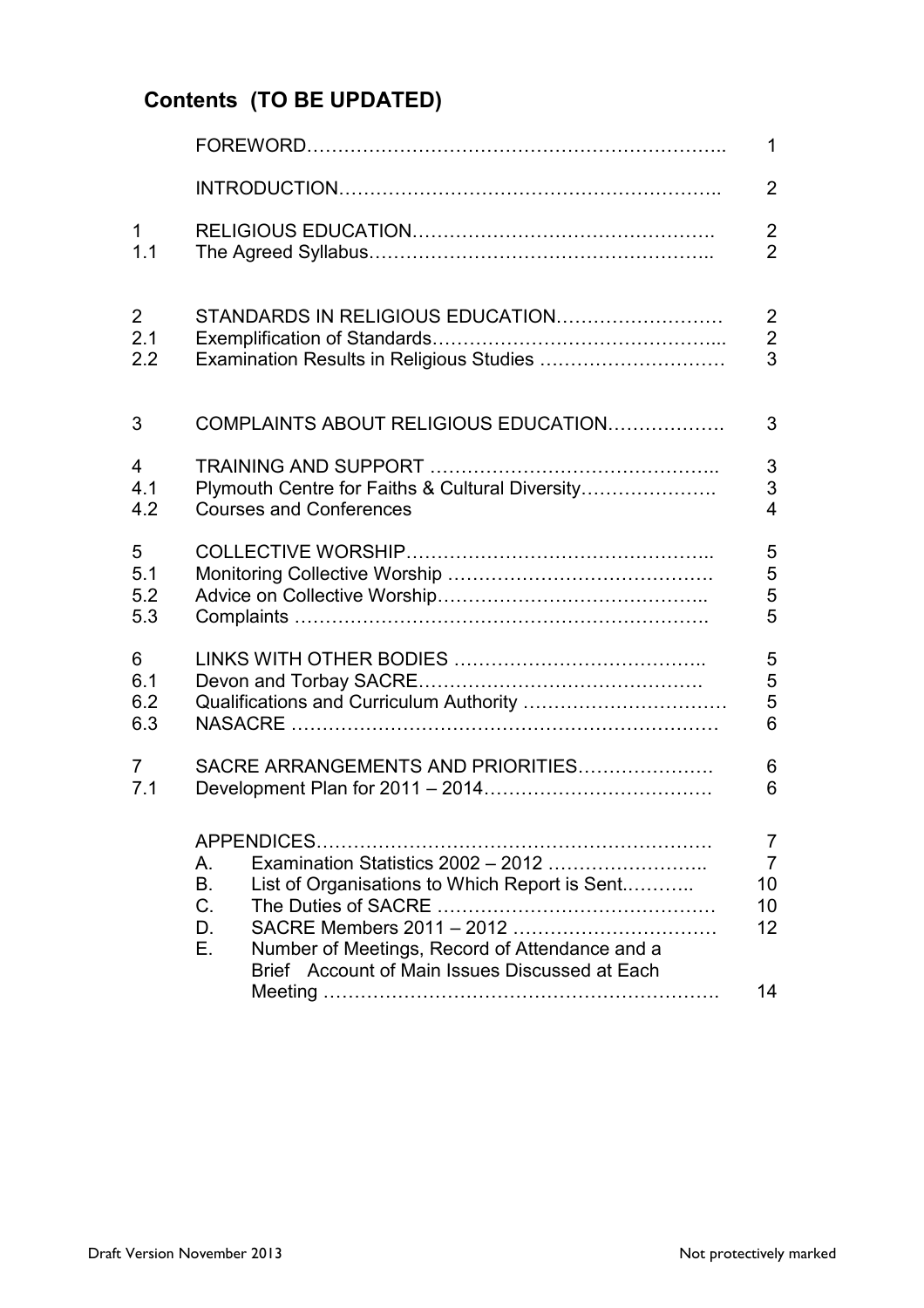### **FOREWORD**

To be completed by ……..

Helena Mitchell

Chair of Plymouth SACRE

November 2013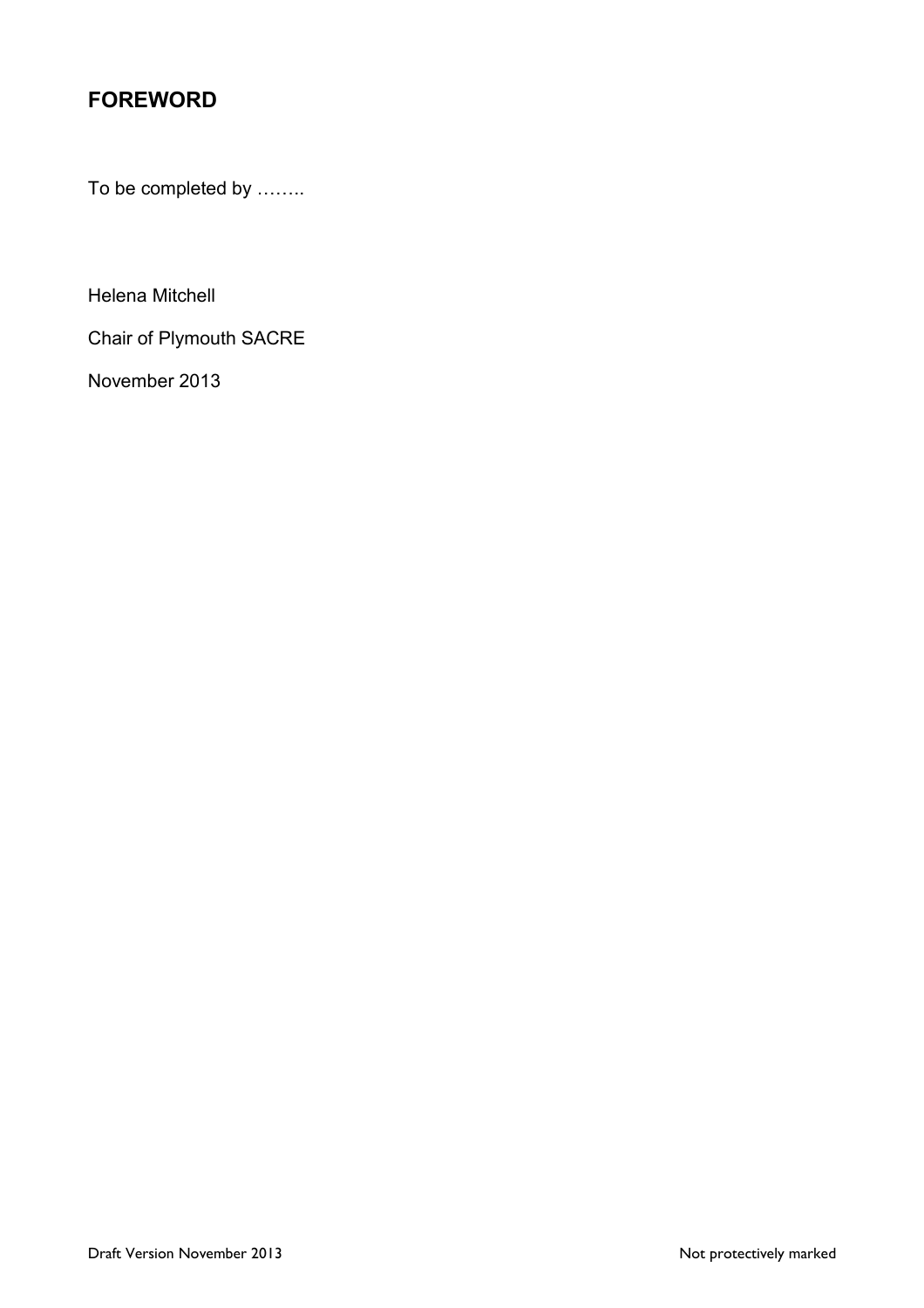#### **INTRODUCTION**

Plymouth SACRE is pleased to produce this report as a summary of its work in religious education and collective worship. It provides a valuable opportunity to reflect on its deliberations over the last year and to inform others of its work.

SACRE is a unique organisation and amidst the challenges and issues we face, concerning the place of religion in schools and society, there has never been a more important time for the teaching and learning of RE in schools.

#### **1. RELIGIOUS EDUCATION**

#### **1.1 The Agreed Syllabus**

The Agreed Syllabus - "Every Child Matters in RE" was launched at a combined SACRE Members and Teachers Conference at the College of St Mark and St John in July 2007. This represents the combined work of representatives from Devon, Plymouth and Torbay Local Authorities and SACREs under the direction of the RE Adviser for Devon. This was a wonderful achievement and now supports, guides and directs the teaching and learning of RE in Plymouth schools.

SACREs across all three Authorities have agreed to extend the use of this current syllabus for at least another 12 months, to the end of the next academic year. This will allow time for important decisions to be made by the Government regarding National Curriculum provision and for the Religious Education Council to complete its report/ recommendations on RE.

#### **2 STANDARDS IN RELIGIOUS EDUCATION**

#### **2.1 Background to exemplification of standards**.

- 2.1.1 For several years now the absence of specific Ofsted comments during Inspection on Religious Education has meant that SACRE has lost a major "intelligence gathering" tool. Since January 2012, a new Ofsted Framework for Inspection removed the requirement for Inspectors to report on Community Cohesion. However, Spiritual, Moral, Social and Cultural development is now viewed as a key judgement contributing to the overall effectiveness of the school.
- 2.1.2 SACRE continues to encourage all schools to use the excellent resource, *Self-Evaluation in RE – a toolkit for subject leaders* (Endorsed by Plymouth SACRE at the June meeting 2006). This document, found on the REonline/betterRE website, provides exemplary support and guidance for teachers in schools and enables them to contribute significantly to their school's Self Evaluation. It has also proved to be an excellent resource for parents.

A key feature of the Agreed Syllabus is the use of the eight-level scale for assessment in Religious Education with supporting descriptors for Exceptional Performance and the P scales. Pupil-friendly statements ("I can") across the levels help children and young-people to understand progress and standards.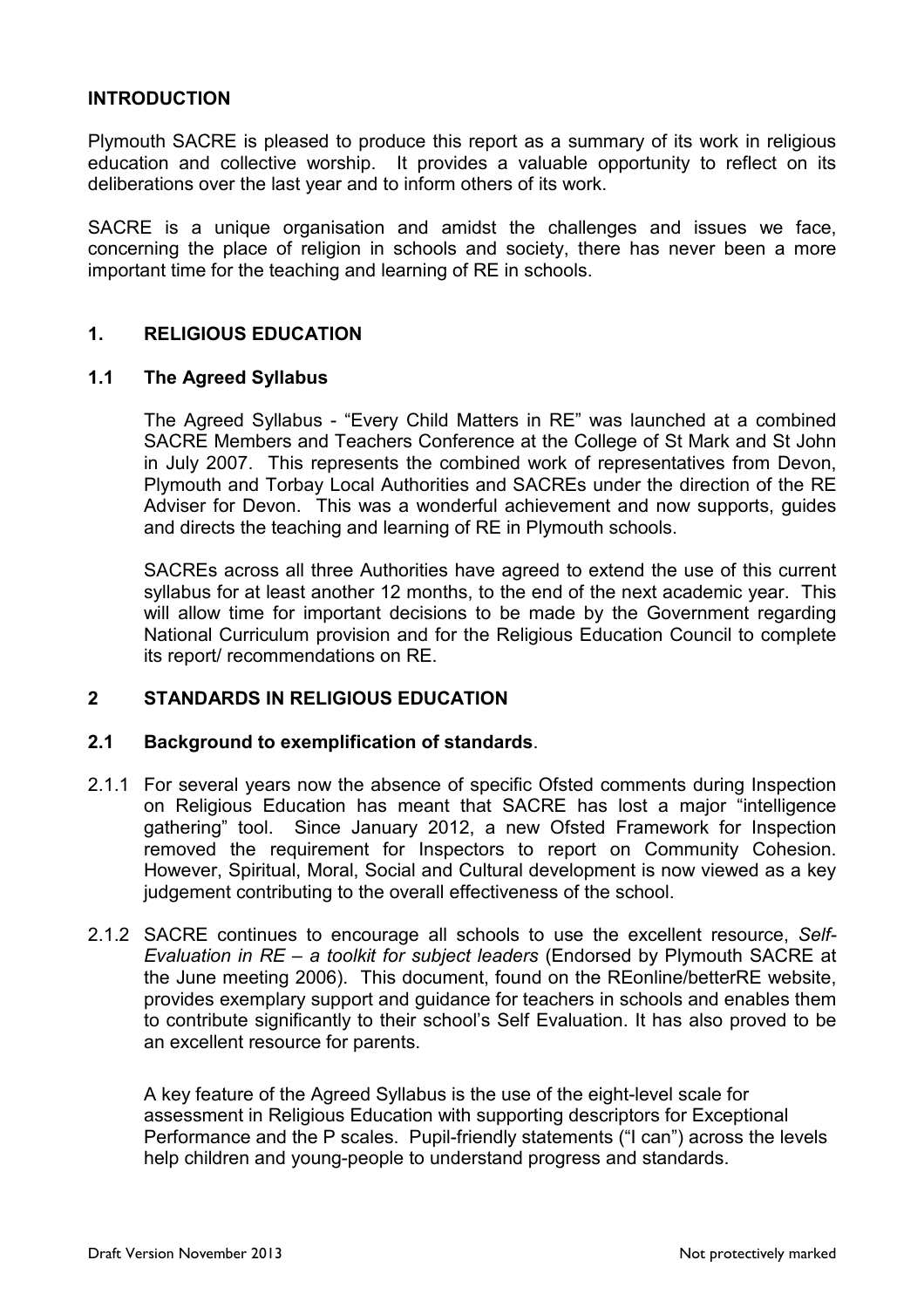#### **2.2 Examination Results in Religious Studies (Provisional)**

- 2.2.1 This year 14 Plymouth Secondary Schools entered a total of 900 candidates for the full GCSE examination in Religious Studies. This represents just under 32% of the year groups in these schools. Just under 67% of students achieved grades A\*-C, this compares with 72% nationally, and just over 98% achieved A\*-G grades.
- 2.2.2 10 Secondary Schools entered a total number of 659 candidates for the GCSE short course. This represents just over 32% of the year group. 52% achieved A\*-C grades, which was also the national average and 98% achieved A\*-G grades.

Entry numbers have fluctuated considerably over the years but it is important to highlight that results have improved significantly this year and compare favourably with national averages.

- 2.2.3 One candidate was entered for the Entry Level in Religious Studies. Entry Level Qualification provides opportunities for students, working below GCSE levels, to access accreditation in Religious Studies. Plymouth SACRE encourages all secondary schools, including special schools, to consider making such opportunities available.
- 2.2.4 9 Secondary Schools entered a total of 95 students for the Advanced Level Religious Studies examinations. 100% achieved grades A-E.
- 2.2.5 9 Secondary schools entered a total of 30 students for AS level and 90% achieved grades A-E. NB: This figure represents the aggregated results for Year 13 students only. The results for Year 12 students entered for AS level are NOT included.
- 2.2.6 SACRE congratulates all the candidates and their teachers on their achievement at this summer's examinations in Religious Studies.

#### **3 COMPLAINTS ABOUT RELIGIOUS EDUCATION**

No complaints about religious education have been received by SACRE.

#### **4 TRAINING AND SUPPORT**

#### **4.1 Plymouth Centre for Faiths & Cultural Diversity**

SACRE continues to support the innovative work of the Centre which is seen as a unique and major resource for schools to support and extend the development of high quality RE at all levels.

This year the Centre, which operates as a Charitable Trust and is supported by Plymouth City Council, is now in its  $11<sup>th</sup>$  year.

The Centre's central aim is to promote education and understanding of world religion and cultural diversity. Through the exploration of different beliefs and cultures, the common thread of human and spiritual values is revealed. These are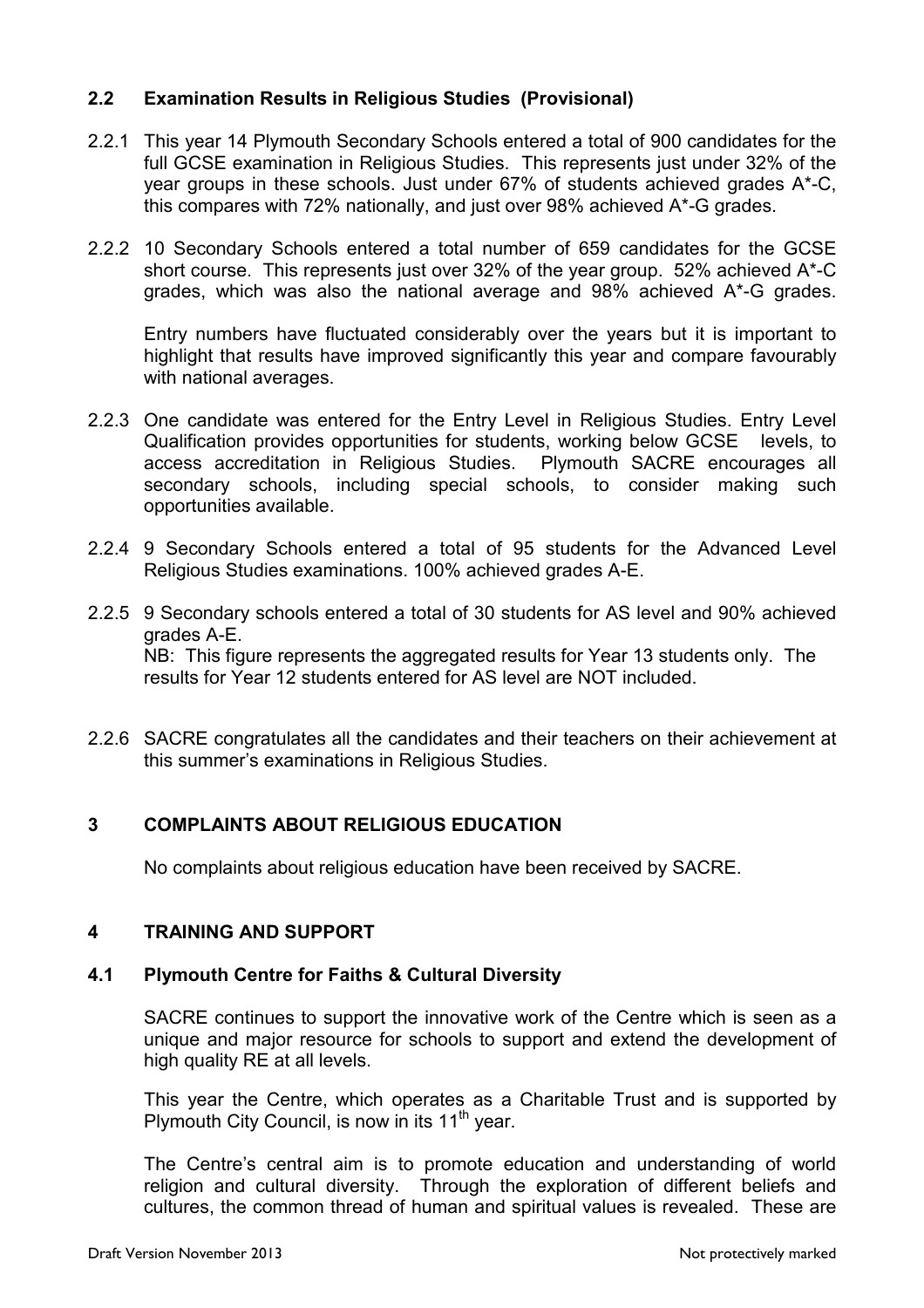the values that ensure the future security and well-being of our local and international community. These values are therefore central to the promotion and development of community cohesion and well-being in schools.

The Centre continues to provide schools with a wide range of services. This year 54 schools subscribed; 41 primary, 8 secondary and 5 special schools. During this period, faith speakers met with schools and other groups on 213 occasions. These included 38 visits to the synagogue, 29 Jewish Faith Speaker visits to schools, 34 Hindu Faith Speaker visits, 26 Muslim Faith Speaker visits and 20 Holocaust Memorial Day related visits. The feedback on all these visits has been extremely positive regarding the impact they have had in the classroom.

Solly Irving, a Jewish Holocaust survivor from London, spent four days with us in January. This was his 11<sup>th</sup> annual visit, in the week before Holocaust Memorial Day (HMD). He visited ten Secondary Schools/ Colleges and also met the Lord Mayor Cllr. Michael Wright.

SACRE and the Centre also organised a very successful schools event at the Roland Levinsky Building on the University campus. Several hundred young people attended during the day and 12 schools actively took part including The Military Kids Choir.

The Centre continues to facilitate the development of a Plymouth Council of Faiths and three meetings were held this year.

SACRE and the Centre are developing a DVD "Exploring Faith Diversity in Plymouth through the voices and experiences of young people." This is aimed at secondary schools and all teachers to help promote the importance and further development of RE.

SACRE, in collaboration with the Centre, also organised a sponsored walk to raise funds for the Religious Education Council (now in its  $40<sup>th</sup>$  year) and the Plymouth Centre for Faiths and Cultural Diversity, as the second nominated charity.

Thanks to all who were able to attend on the day in June. Over 30 took part and completed the walk encompassing over 20 places of worship across the City.

#### **4.2 Courses, Conferences and Meetings**

The annual combined Citizenship – PSHEE and RE conference was again held in October, at Boringdon Park Conference Centre. The theme was "Promoting Equality – Celebrating Diversity". The RE advisor spoke on "Belonging – Identity and Values for the 21<sup>st</sup> Century<sup>"</sup>.

In October over 20 Secondary RE teachers gathered at Stoke Damerel Community College for the annual training day. The main focus was on spiritual development and the opportunity to share effective practice and resources.

Four Plymouth SACRE members attended the South West regional conference at Dillington in March.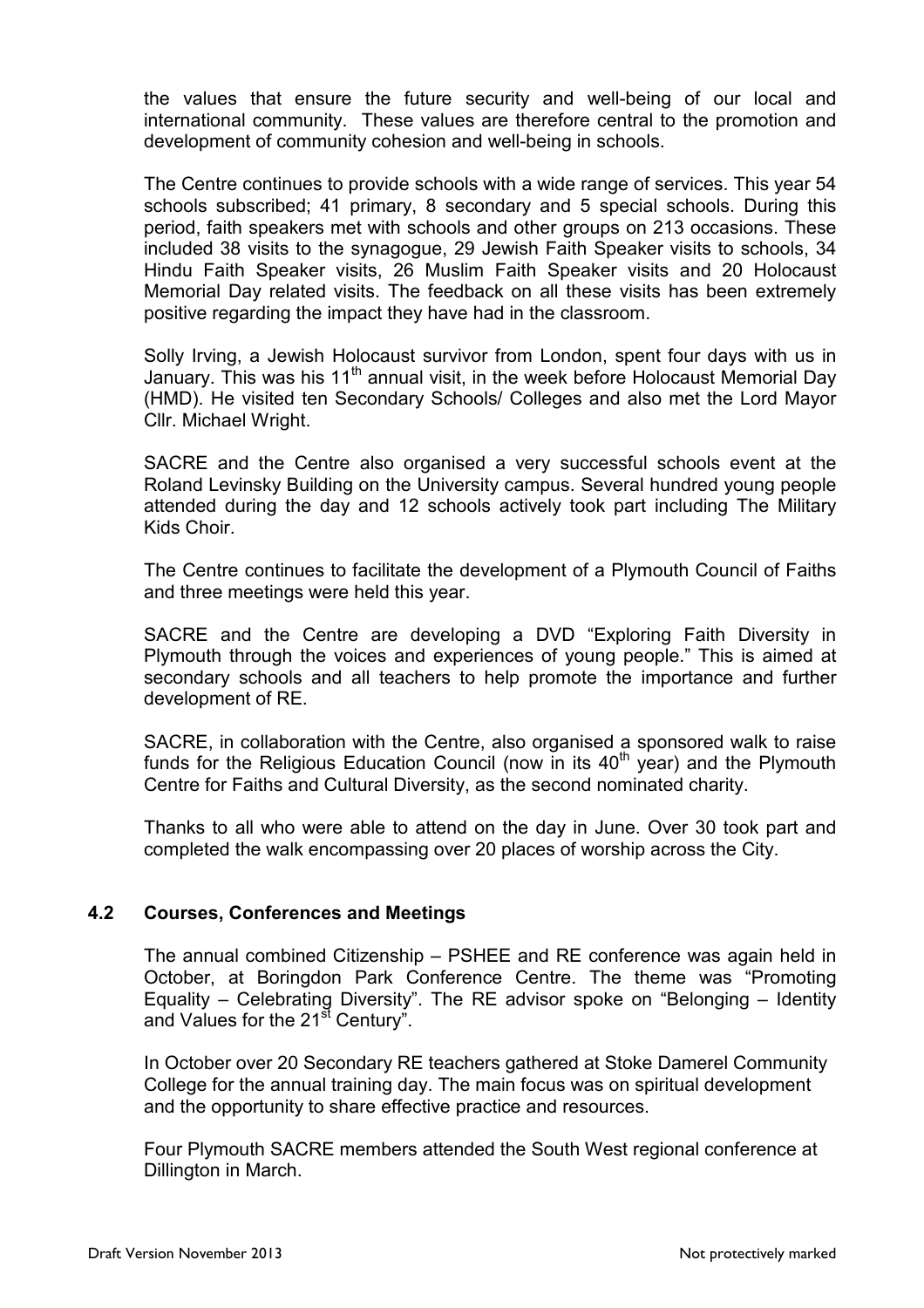The RE Advisor continues to support the LearnTeachLead RE project as a Steering Group Member (this is a three year regional project funded by St. Luke's Trust to address unmet needs in RE). The first (of three) Annual Conferences was held in October and the day and a half provided a most stimulating and successful teaching/learning opportunity.

The RE Advisor has led 8 INSET-twilight opportunities for Primary and Special School teachers - SACRE has funded 25 of these places.

In addition, 15 other RE focussed updates were held in schools and 3 meetings for special school teachers.

The Head of RE at Ridgeway also led a session for Secondary School teachers on 'Raising Attainment'

In November SACRE hosted the visit of John Keast, OBE, the Chair of the Religious Education Council.

John led a most absorbing evening around the current challenges RE faces and its future opportunities.

#### **5. Collective Worship**

#### **5.1 Monitoring and offering guidance on Collective Worship**

Ofsted reports rarely mention Collective Worship and despite national concerns about non-compliance the Government have no plans to revisit the issues. At its July 2012 meeting, SACRE considered a document produced by NASACRE "Collective Worship Revisited" as a possible way forward and suggested resource/ guidance for schools.

Plymouth SACRE is supporting a Working Group, led by the Headteacher at Hyde Park Infants School, dedicated to developing resources for Collective Worship and it is hoped a resource pack will be available in the autumn.

#### **5.2 Complaints**

There have been no formal complaints about collective worship in schools.

#### **6. LINKS WITH OTHER BODIES**

#### **6.1 Devon and Torbay SACREs**

Some collaborative work has taken place with colleagues from Devon and Torbay and the Spring Conference at Dillington allowed us time together to consider common challenges and concerns.

#### **6.2 NASACRE**

SACRE acknowledges the central role of NASACRE in providing essential support, representation and guidance for local SACREs in the vital role they perform. The Annual Conference always provides an opportunity for SACRE representatives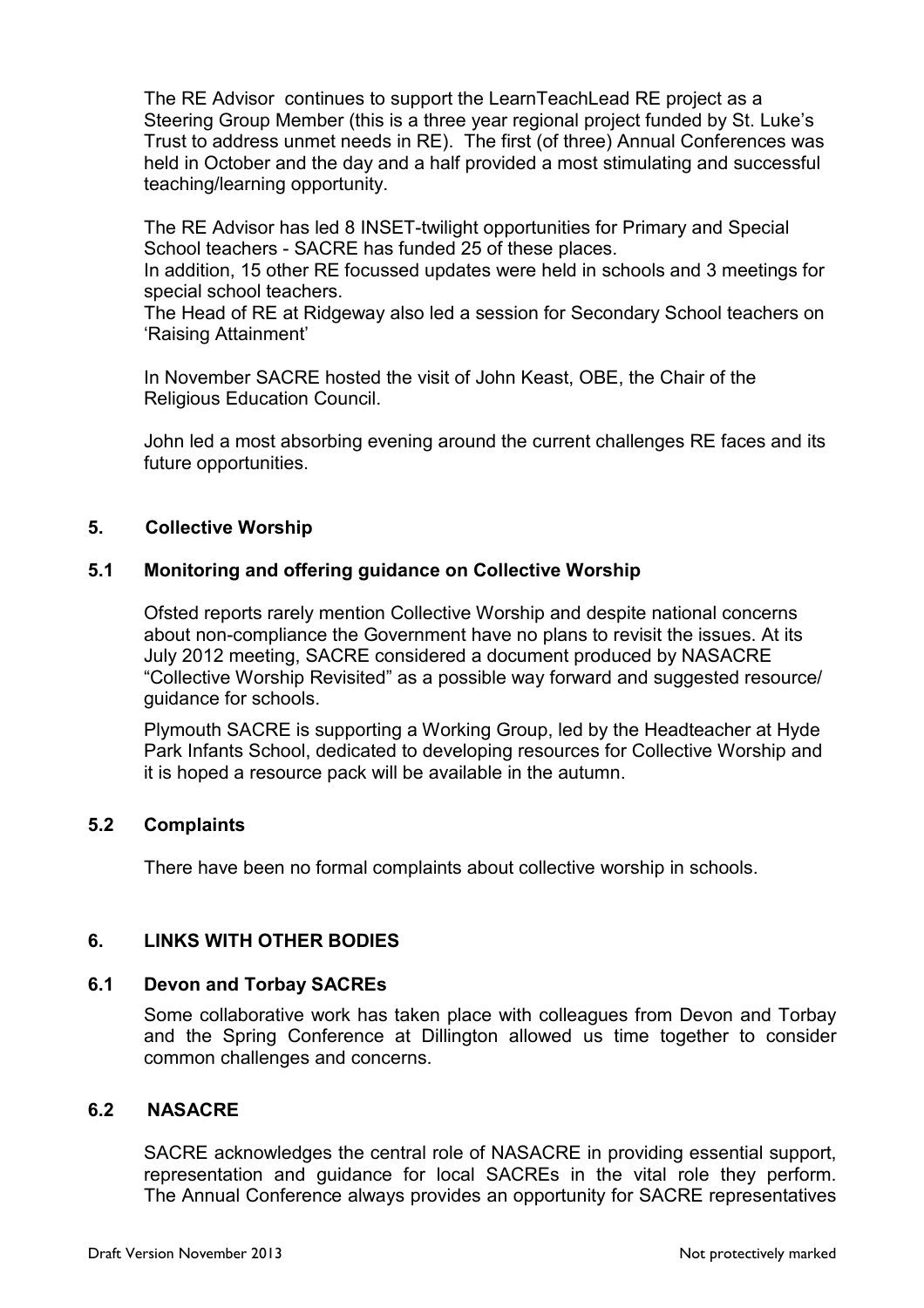to meet and consider best practice and ways forward in these extremely challenging times for RE.

The RE Advisor attended the AGM in May on behalf of SACRE and reported back at the summer term meeting.

#### **7. SACRE ARRANGEMENTS AND PRIORITIES**

SACRE meets once per term and is supported by the following staff from Plymouth City Council: The RE Adviser and a Democratic Support Officer.

Priorities have continued to be guided by SACRE's responsibility to monitor standards within Religious Education and Collective Worship.

There are also working groups established to lend support to the current Plymouth SACRE Development Plan; the revised outline is as follows:

#### **7.1 Development Plan for 2011 – 2014**

- to seek on-going opportunities to raise the profile of SACRE Miss Helena Mitchell;
- to establish a planned approach to the development of RE and particularly its contribution to the spiritual, moral, social and cultural life of the school – RE Adviser
- to establish a biennial celebration/ exhibition of RE work Ms Teresa Griffiths;
- with Devon and Torbay SACREs, revise, as appropriate, the RE syllabus RE Adviser
- to revise guidance and identify key resources for collective worship Mrs Liz Hill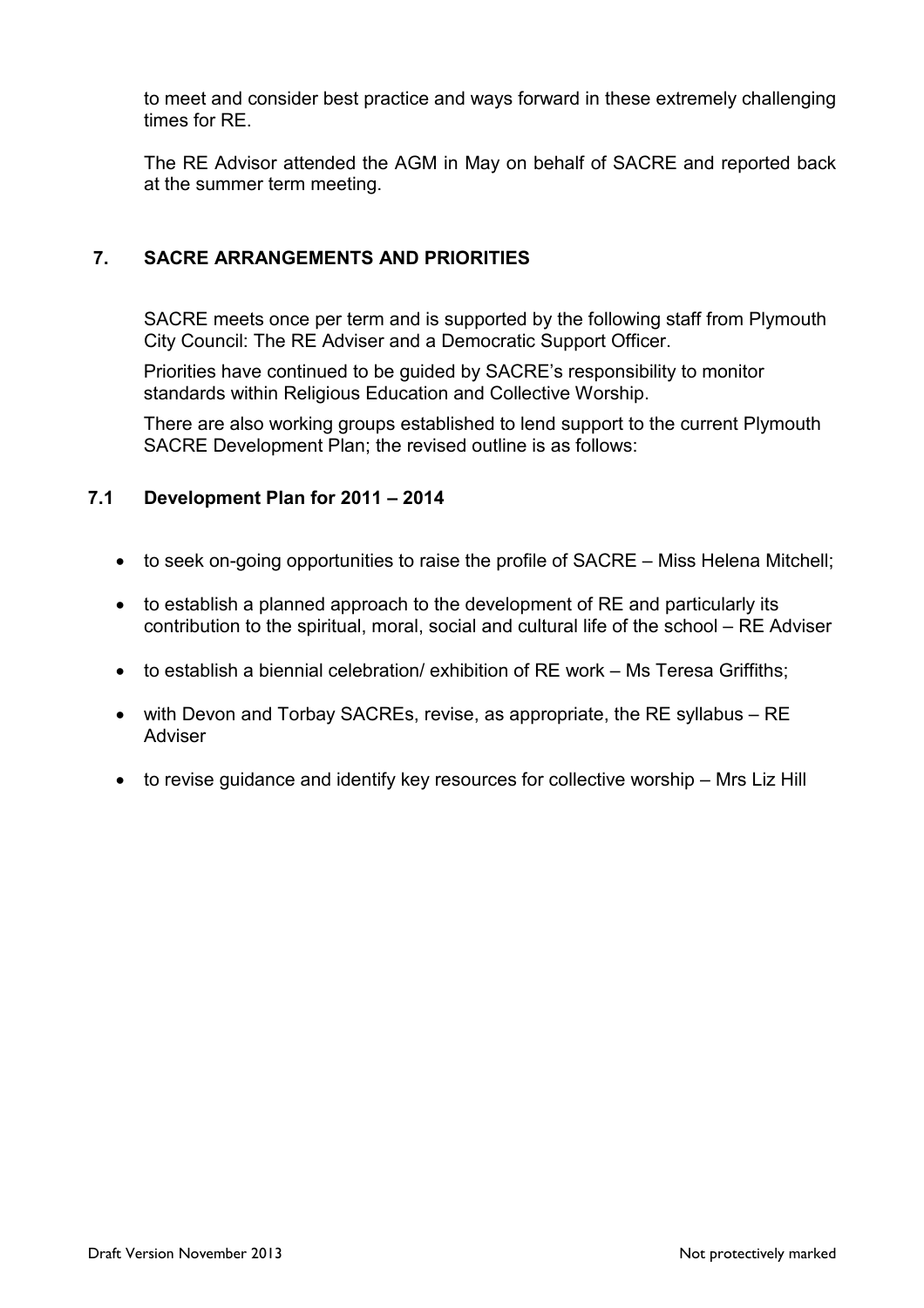#### **A** APPENDICES

| <b>Examination -</b><br><b>GCSE Full</b><br><b>Course</b> | Number of<br>schools<br>$Total = 17$<br>secondary<br>schools,<br>2009<br>onward $=$<br>16) | Number of<br>candidate<br>$\mathbf{s}$ | $%$ of<br>year<br>group<br>entere<br>d in<br>these<br>school<br>S | <b>Boy</b><br>S | Girl<br>$\mathbf{s}$ | $\%$<br>$A^*$ -C | %<br>$A^*$ -G |
|-----------------------------------------------------------|--------------------------------------------------------------------------------------------|----------------------------------------|-------------------------------------------------------------------|-----------------|----------------------|------------------|---------------|
| 2013                                                      | 14                                                                                         | 900                                    | 31.6                                                              | 344             | 556                  | 66.7             | 98.3          |
| 2012                                                      | 15                                                                                         | 970                                    | 36.7                                                              | 387             | 583                  | 62.9             | 97.5          |
| 2011                                                      | 13                                                                                         | 766                                    | 32.1                                                              | 306             | 460                  | 68.3             | 97.0          |
| 2010                                                      | 11                                                                                         | 600                                    | 30.3                                                              | 288             | 312                  | 66.0             | 96.0          |
| 2009                                                      | 13                                                                                         | 643                                    | 27.2                                                              | 299             | 344                  | 70.8             | 98.8          |
| 2008                                                      | 13                                                                                         | 570                                    | 25.0                                                              | 239             | 331                  | 67.0             | 99.2          |
| 2007                                                      | 14                                                                                         | 606                                    | 24.8                                                              | 237             | 369                  | 55.9             | 97.7          |
| 2006                                                      | 12                                                                                         | 620                                    | 28.7                                                              | 269             | 351                  | 59.2             | 95.2          |
| 2005                                                      | 12                                                                                         | 646                                    | 32.8                                                              | 270             | 376                  | 59.0             | 95.5          |
| 2004                                                      | 13                                                                                         | 622                                    | 27.1                                                              | 262             | 360                  | 69.3             | 97.6          |
| 2003                                                      | 12                                                                                         | 599                                    | 28.8                                                              | 232             | 367                  | 49.9             | 91.0          |
| 2002                                                      | 10                                                                                         | 506                                    | 33.7                                                              | 197             | 309                  | 61.5             | 93.1          |
| 2001                                                      | 11                                                                                         | 481                                    | 30.0                                                              | 186             | 295                  | 55.7             | 95.4          |

### Religious Studies Examination Statistics 2001-2012

| <b>Examination -</b><br><b>GCSE Short</b><br><b>Course</b> | Number of<br>schools<br>$Total = 17$<br>secondary<br>schools,<br>2009 onward<br>$= 16$ | Number of<br>candidates | $%$ of<br>year<br>group<br>enter<br>ed in<br>these<br>scho<br>ols | <b>Boy</b><br>S | Girl<br>S | $\%$<br>$A^*$ -C | %<br>$A^*$ -G |
|------------------------------------------------------------|----------------------------------------------------------------------------------------|-------------------------|-------------------------------------------------------------------|-----------------|-----------|------------------|---------------|
| 2013                                                       | 10                                                                                     | 659                     | 23.2                                                              | 315             | 344       | 52.0             | 98.0          |
| 2012                                                       | (inc ACE)<br>11                                                                        | 633                     | 31.3                                                              | 320             | 313       | 42.7             | 93.4          |
| 2011                                                       | 10                                                                                     | 969                     | 54.0                                                              | 479             | 490       | 43.4             | 93.1          |
| 2010                                                       | 10                                                                                     | 855                     | 44.4                                                              | 390             | 465       | 49.1             | 94.5          |
| 2009                                                       | 11                                                                                     | 744                     | 41.0                                                              | 342             | 402       | 48.9             | 92.9          |
| 2008                                                       | 8                                                                                      | 950                     | 55.8                                                              | 432             | 518       | 42.4             | 92.0          |
| 2007                                                       | 8                                                                                      | 958                     | 56.3                                                              | 425             | 533       | 46.8             | 95.2          |
| 2006                                                       | 9                                                                                      | 1055                    | 56.8                                                              | 487             | 568       | 48.6             | 90.1          |
| 2005                                                       | 6                                                                                      | 865                     | 65.5                                                              | 444             | 421       | 56.4             | 96.0          |
| 2004                                                       | $\overline{7}$                                                                         | 907                     | 56.9                                                              | 433             | 474       | 59.2             | 95.5          |
| 2003                                                       | $\overline{7}$                                                                         | 527                     | 52.2                                                              | 228             | 299       | 56.2             | 96.0          |
| 2002                                                       | 9                                                                                      | 979                     | 58.2                                                              | 508             | 471       | 42.0             | 92.8          |
| 2001                                                       | 8                                                                                      | 914                     | 63.5                                                              | 459             | 455       | 50.0             | 94.0          |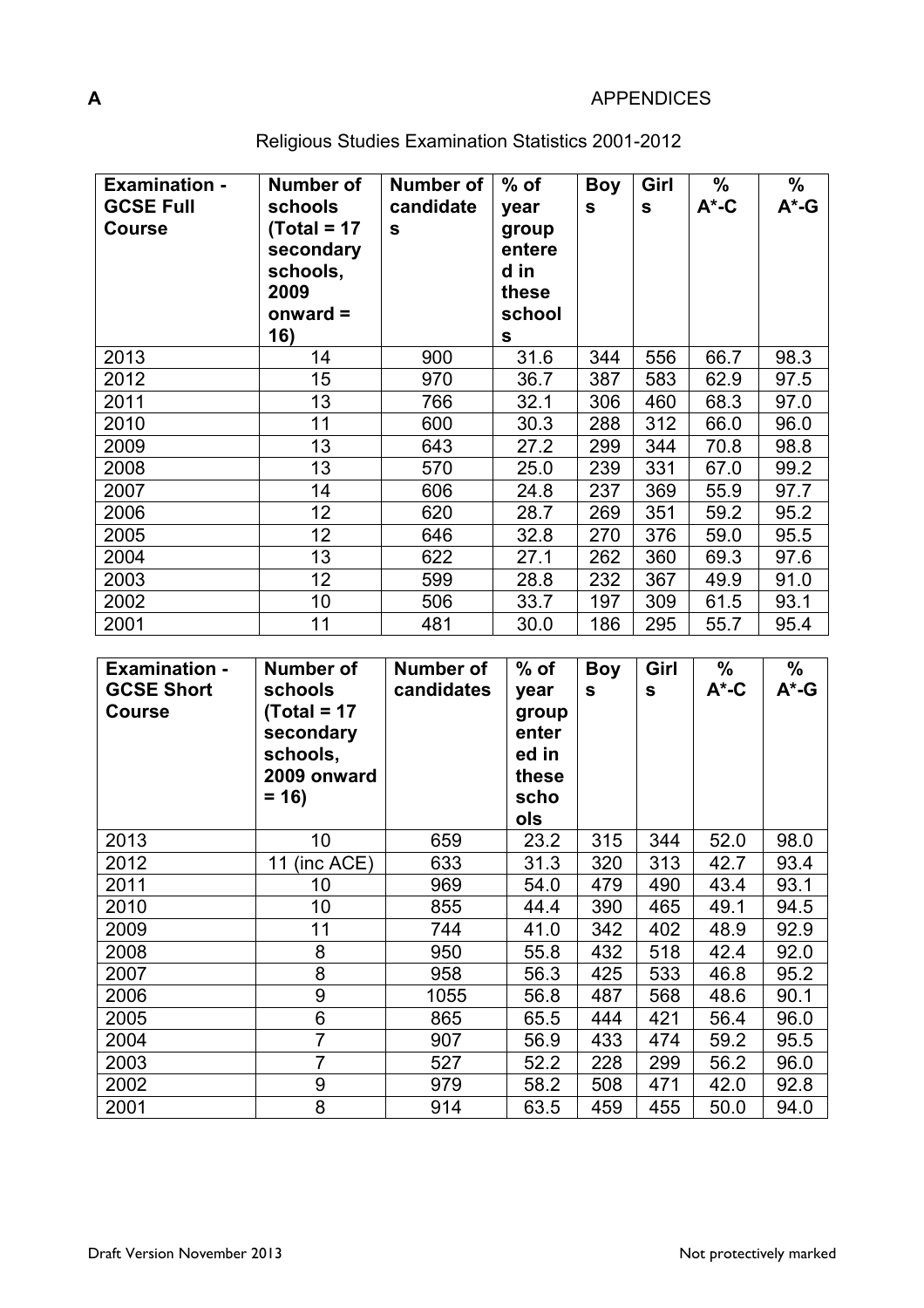| <b>Examination</b><br>$-ELQ(C)$ | <b>Number of</b><br>schools<br>$Total = 17$<br>secondary<br>schools,<br>2009<br>onward $=$<br>16) | <b>Number</b><br>οf<br>candidat<br>es | $%$ of<br>year<br>group<br>entered<br>in these<br>schools | <b>Boys</b> | <b>Girls</b> | $\frac{0}{0}$<br>Level<br>3 | $\%$<br>Level 2 | $\%$<br>Level<br>1 |
|---------------------------------|---------------------------------------------------------------------------------------------------|---------------------------------------|-----------------------------------------------------------|-------------|--------------|-----------------------------|-----------------|--------------------|
| 2013                            | (Plymstock)                                                                                       |                                       | 0.4                                                       | $\Omega$    |              | 100                         |                 |                    |
| 2012                            | 1 (Mount<br>Tamar)                                                                                |                                       | 5.6                                                       |             | $\Omega$     | $\Omega$                    | $\overline{0}$  | $\Omega$           |
| 2011                            |                                                                                                   | 3                                     | 2.3                                                       | 3           | $\mathbf 0$  | 33.3                        | 66.7            | $\Omega$           |
| 2010                            |                                                                                                   | 8                                     | 5.8                                                       |             | 8            | 12.5                        | 50.0            | 37.5               |
| 2009                            | $\overline{2}$                                                                                    | 3                                     | 1.1                                                       |             | 3            | 33.3                        | 33.3            | 33.3               |
| 2008                            | $\overline{2}$                                                                                    | 3                                     | 1.1                                                       |             | 3            | 33.3                        | 33.3            | 0                  |
| 2007                            |                                                                                                   | 3                                     | 2.3                                                       |             | 3            |                             | 33.3            | 33.3               |

| <b>Examination -</b><br><b>Advanced</b><br><b>Extension</b><br><b>Award</b> | <b>Number</b><br>оf<br>schools<br>(Total =<br>15<br>seconda<br>ry<br>schools,<br>2010<br>onwards<br>$= 16$ | <b>Number</b><br><b>of</b><br>candidate<br>$\mathbf{s}$ | $%$ of<br>year<br>group<br>entere<br>d in<br>these<br>school<br>S | <b>Boys</b>    | Girl<br>S | %D   | %M   |
|-----------------------------------------------------------------------------|------------------------------------------------------------------------------------------------------------|---------------------------------------------------------|-------------------------------------------------------------------|----------------|-----------|------|------|
| 2013                                                                        | N/A                                                                                                        | N/A                                                     | N/A                                                               | N/A            | N/A       | N/A  | N/A  |
| 2012                                                                        | 0                                                                                                          | 0                                                       |                                                                   |                |           |      |      |
| 2011                                                                        | 0                                                                                                          | 0                                                       |                                                                   |                |           |      |      |
| 2010                                                                        |                                                                                                            | 1                                                       |                                                                   | 1              | 0         | 0    | 0    |
| 2009                                                                        |                                                                                                            | $\overline{2}$                                          | 0.8                                                               | $\overline{2}$ | 0         | 0    | 0    |
| 2008                                                                        | $\overline{2}$                                                                                             | 9                                                       | 1.8                                                               | 8              | 1         | 11.1 | 55.6 |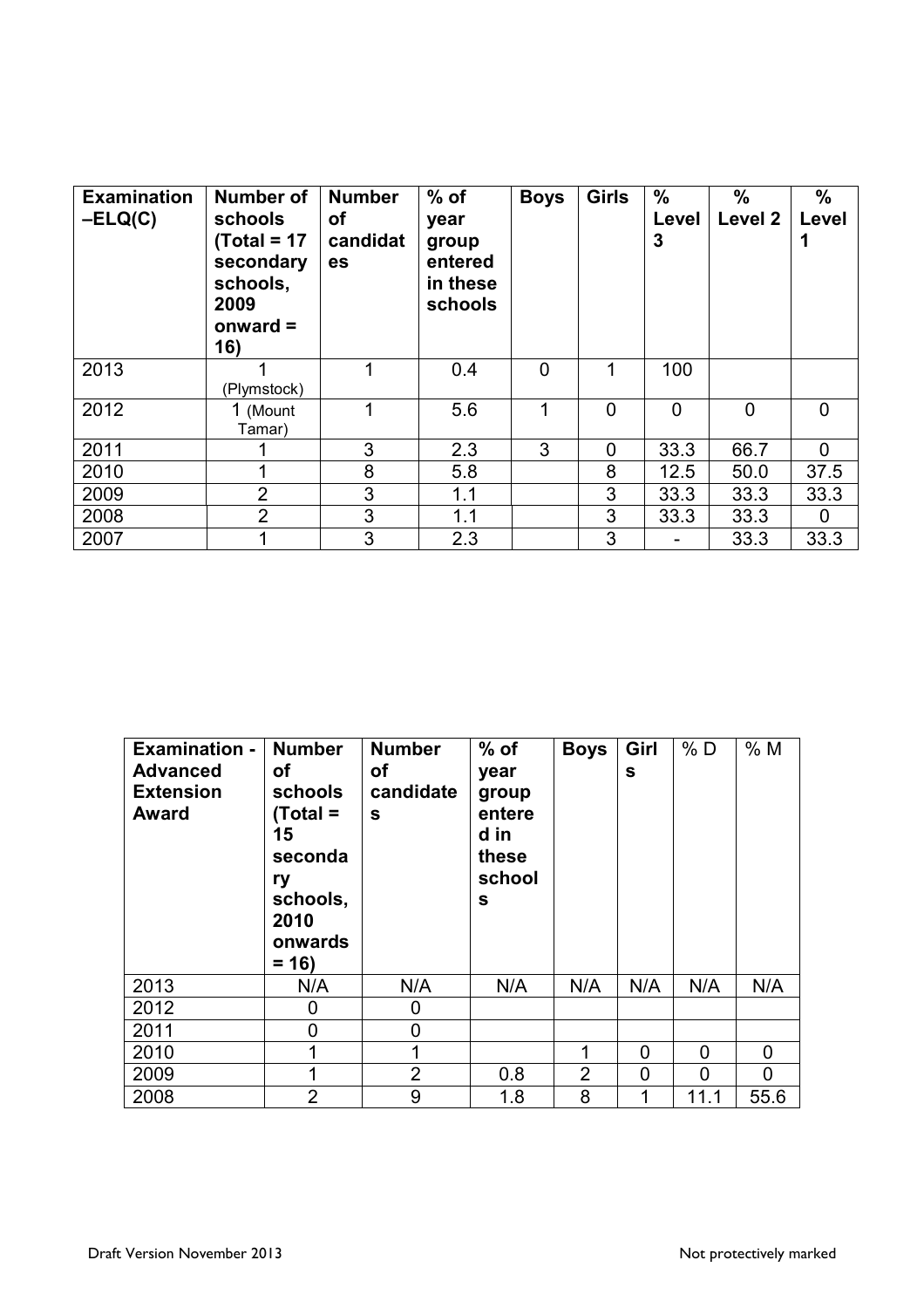| <b>Examination</b><br>- A Level | Number of<br>schools<br>(Total = 15<br>secondary<br>schools,<br>2010<br>onwards =<br>16) | Number of<br>candidate<br>S | % of year<br>group<br>entered<br>in these<br>schools | <b>Boy</b><br>S | Girl<br>S | %A-<br>Е<br>(A <sup>*</sup> -<br>Е<br>from<br>2011 |
|---------------------------------|------------------------------------------------------------------------------------------|-----------------------------|------------------------------------------------------|-----------------|-----------|----------------------------------------------------|
| 2013                            | 9                                                                                        | 95                          | 7.8                                                  | 31              | 64        | 100)                                               |
| 2012                            | 10                                                                                       | 117                         |                                                      | 45              | 72        | 99.1                                               |
| 2011                            | 9                                                                                        | 120                         |                                                      | 48              | 72        | 95.8                                               |
| 2010                            | 10                                                                                       | 110                         |                                                      | 36              | 74        | 96.4                                               |
| 2009                            | 13                                                                                       | 119                         |                                                      | 45              | 74        | 99.2                                               |
| 2008                            | 12                                                                                       | 126                         | 5.4                                                  | 61              | 65        | 100                                                |
| 2007                            | 11                                                                                       | 108                         | 5.0                                                  | 48              | 60        | 100                                                |
| 2006                            | 9                                                                                        | 77                          | 8.8                                                  | 23              | 54        | 98.7                                               |
| 2005                            | 8                                                                                        | 89                          | 11.9                                                 | 35              | 48        | 100                                                |
| 2004                            | 10                                                                                       | 75                          | 4.3                                                  | 23              | 52        | 100                                                |
| 2003                            | 10                                                                                       | 69                          | 8.3                                                  | 22              | 47        | 100                                                |
| 2002                            | 8                                                                                        | 64                          | 9.4                                                  | 15              | 49        | 98.4                                               |
| 2001                            | 6                                                                                        | 31                          | 5.9                                                  | 10              | 21        | 96.8                                               |

| <b>Examination</b><br>-AS Level | Number of<br>schools<br>(Total = 15<br>secondary<br>schools,<br>2010<br>onwards $=$<br>16) | Number of<br>candidate<br>S | % of year<br>group<br>entered<br>in these<br>schools | <b>Boy</b><br>S | Girl<br>$\mathbf{s}$ | %A-E |
|---------------------------------|--------------------------------------------------------------------------------------------|-----------------------------|------------------------------------------------------|-----------------|----------------------|------|
| 2013                            | 9                                                                                          | 30                          | 2.5                                                  | 15              | 15                   | 90   |
| 2012                            | 10                                                                                         | 42                          |                                                      | 17              | 25                   | 88.1 |
| 2011                            | 9                                                                                          | 32                          |                                                      | 11              | 21                   | 90.6 |
| 2010                            | 8                                                                                          | 31                          |                                                      | 11              | 20                   | 93.5 |
| 2009                            | 9                                                                                          | 21                          | 1.2                                                  | $\overline{7}$  | 14                   | 95.2 |
| 2008                            | 9                                                                                          | 32                          | 1.8                                                  | 16              | 16                   | 93.8 |
| 2007                            | 9                                                                                          | 29                          | 1.7                                                  | 13              | 16                   | 93.1 |
| 2006                            | $\overline{7}$                                                                             | 27                          | 4.1                                                  | 9               | 18                   | 77.8 |
| 2005                            | 10                                                                                         | 20                          | 2.4                                                  | 4               | 18                   | 81.8 |
| 2004                            | 10                                                                                         | 46                          | 2.7                                                  | 10              | 36                   | 91.3 |
| 2003                            | 6                                                                                          | 27                          | 5.3                                                  | 9               | 18                   | 92.6 |
| 2002                            | 6                                                                                          | 22                          | 3.6                                                  | $\overline{7}$  | 15                   | 95.5 |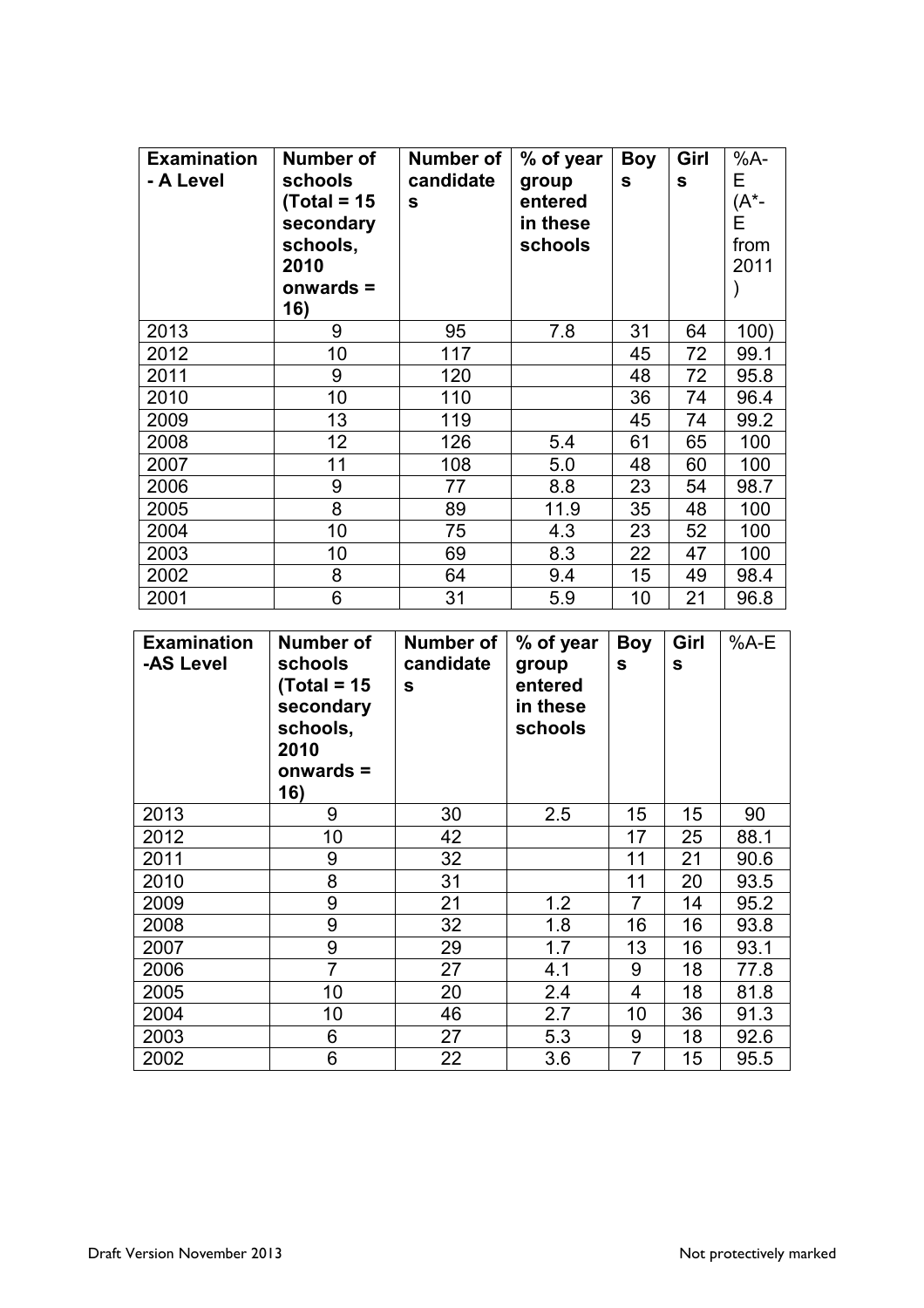#### **B LIST OF ORGANISATIONS TO WHICH REPORT IS SENT**

Our report will be sent, in electronic form, to Head teachers, Principals and Chairs of Governors of schools including voluntary schools, the Local Authority and NASACRE. It will be made available to teachers and parents on request.

The report will also be sent to the Directors of Services for Children and Young People and Chairs of SACRE in Devon, Torbay and Cornwall.

#### **C THE DUTIES OF SACRE**

SACRE primarily gives advice to the Local Authority about religious education in Community and Voluntary Controlled schools. It can give advice even if the Local Authority does not seek it, but the Local Authority is not obliged to act upon it. In two areas, however, SACRE's decision is binding.

#### **Worship 'Determinations'**

It has a duty to make a 'determination' if a community school applies for complete or partial exemption from the requirement that most acts of worship in a school term shall be wholly or mainly of a broadly Christian character reflecting the broad tradition of Christian belief in a manner appropriate to the ages, aptitudes and family backgrounds of the pupils. (For example, there may be a preponderance of pupils of a faith other than Christianity.) It is important to note that SACRE cannot exempt a school from the requirement to provide some form of worship (even if not Christian worship) for all pupils on every school day. The act of worship need not be in the morning or for the whole school at one time and it is open to individual parents to withdraw their children by arrangement.

There have been no applications of this kind in Plymouth.

#### **Review of Agreed Syllabus**

The second matter which SACRE can insist upon is that the Local Authority should set up a conference to adopt (or write) a new or revised Agreed Syllabus. The Local Authority sub-group on SACRE does not vote on this issue.

In March 2006 SACRE appointed representatives from all four houses to serve on the Agreed Syllabus Conference convened by the Devon RE Adviser. This work took place over the following year and the launch of the new Agreed Syllabus, "Every Child Matters in RE", took place in July 2007.

Why a Report?

An Annual Report has been a legal requirement since the 1988 Education Act. The Education Act 1996, section 391.6 states:

'The Council shall in each year publish a report as to the exercise of their functions and any action taken by representative groups on the Council under Sub-Section 3 above during the last preceding year.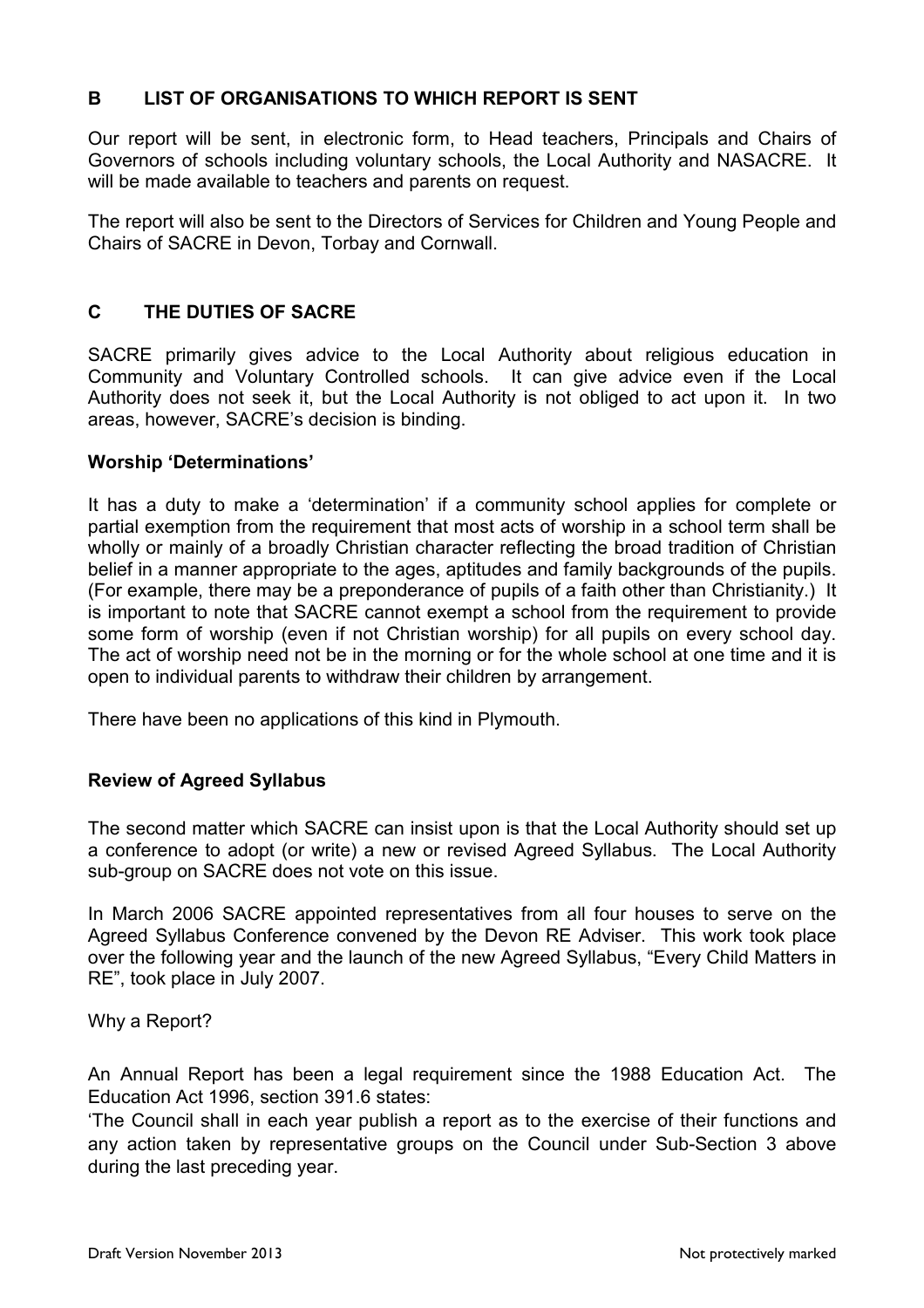(Sub-Section 3 refers to the procedure for requiring a review of the Agreed Syllabus). The Council's report shall in particular:

- a) specify any matters in respect of which the Council has given advice to the Authority;
- b) broadly describe the nature of the advice given; and where any such matter was not referred to the Council by the Authority, give the Council's reason for offering advice on that matter'.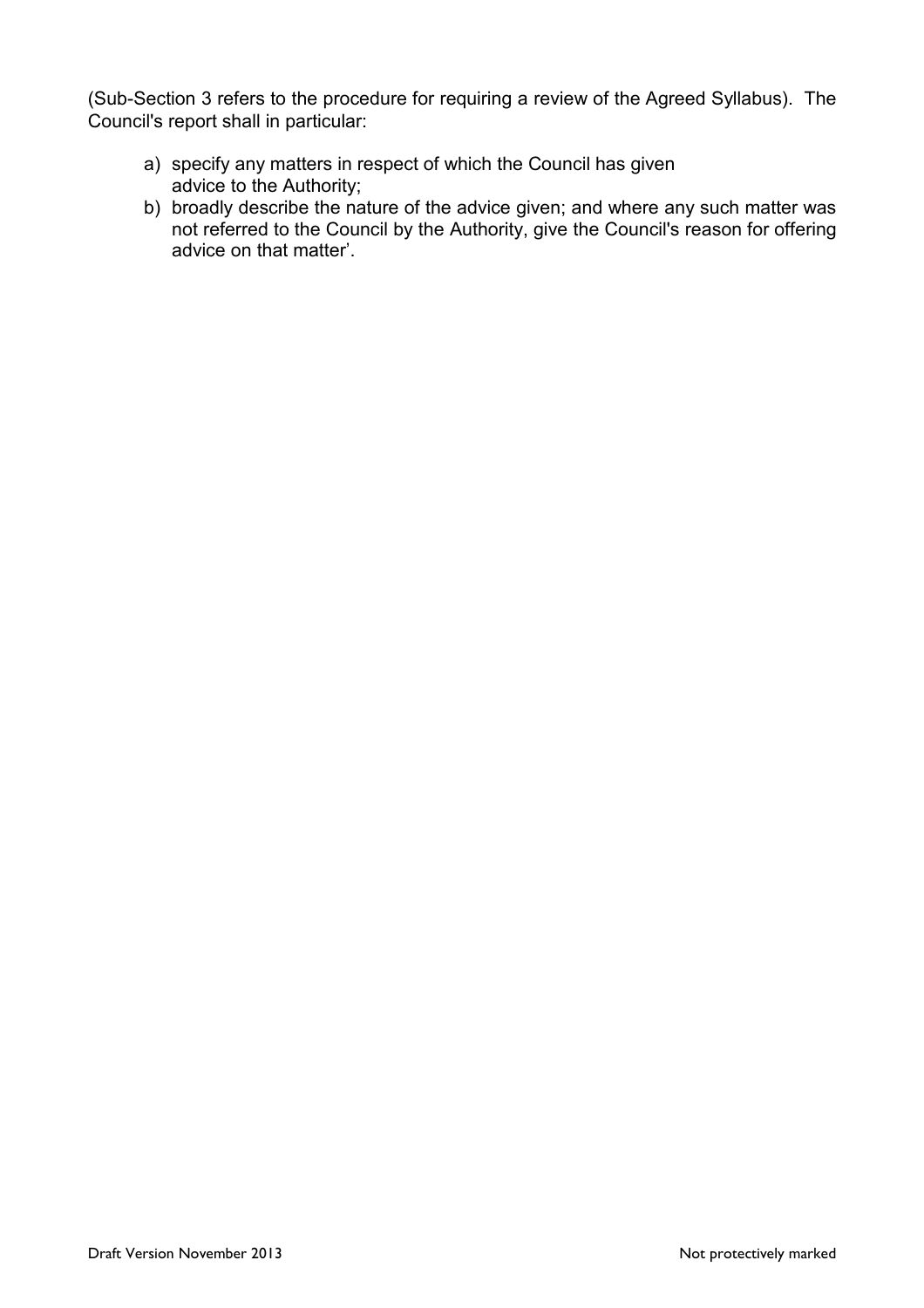#### **D SACRE MEMBERS 2012 – 2013 (TO BE UPDATED)**

#### **Group A: Christian and other religious denominations, not including Church of England.**

Eight places

Mrs Pam Shelmerdine Baptist Church Ben Seel Buddhist Community Dr JatindraSaha **Hindu Community** Mrs ZainabAbubakar Muslim Community Anna Kelly **Anna Kelly Anna Kelly Anna Kelly Jewish Community** Ms Helena Mitchell Methodist Church

Mr Jamie Haselden Roman Catholic Diocese of Plymouth Rev. Peter Chave **National Church** United Reformed Church

#### **Group B: The Church of England, appointed by the Exeter Diocesan Board of Education**

Five places (three vacancies)

| Cathy Slow                   | Diocesan Board of Education, Exeter |
|------------------------------|-------------------------------------|
| <b>Mrs Catherine Bowness</b> | Diocesan Board of Education, Exeter |
| Ms Penny Burnside            | Diocesan Board of Education, Exeter |
| Ms Katie Freeman             | <b>Hyde Park Infants School</b>     |
| Ms Alison Sturgeon           | Diocesan Board of Education, Exeter |

#### **Group C: Teachers' Associations, who should nominate RE teachers**

Nine places (three vacancies)

Mr Martin Edmonds NASUWT Ms Gwen Hughes NUT Mr Pete Grainger PASH (NAHT) Ms Teresa Griffiths NATRE **Vacant VOICE** *Vacant* UCU Mrs Elizabeth Hill PAPH (NAHT) Mrs Alison Bradley<br>
Ms Heather Farrow 
ATL Special Schools **Ms Heather Farrow**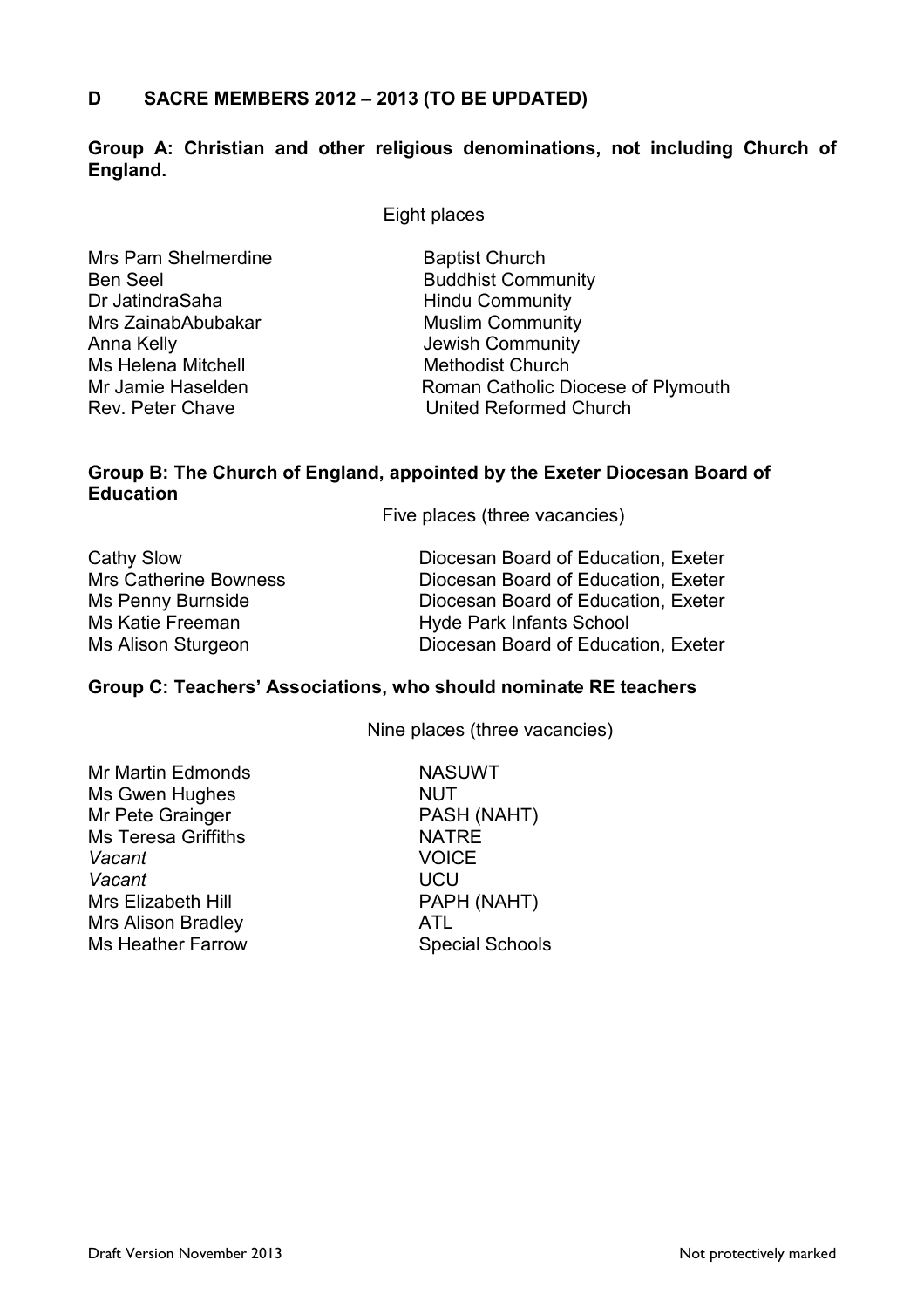#### **Group D: The Local Authority**

**Councillor Mary Aspinall Example 10 Plymouth City Council<br>Councillor Ian Gordon Council Plymouth City Council** Councillor Chaz Singh Plymouth City Council Councillor Jonathan Drean<br>
Councillor Steven Ricketts<br>
Plymouth City Council Councillor David Stark Plymouth City Council

Six places

Plymouth City Council Plymouth City Council

#### **Co-opted Representatives**

Six places

Miss Caroline McVicker AST (Secondary) Clare Hamon Quaker Community Barbara Wintersgill

#### **Officers**

Mr Jonathan Marshall Ms Helen Rickman

Father Gregory Carpenter Greek Orthodox Community Mr Brendan Brookshaw Plymouth Association of Governors<br>
Ren Kerr<br>
Humanist Humanist<br>RE Consultant

| <b>Religious Education Adviser</b> |
|------------------------------------|
| Democratic Support Officer         |